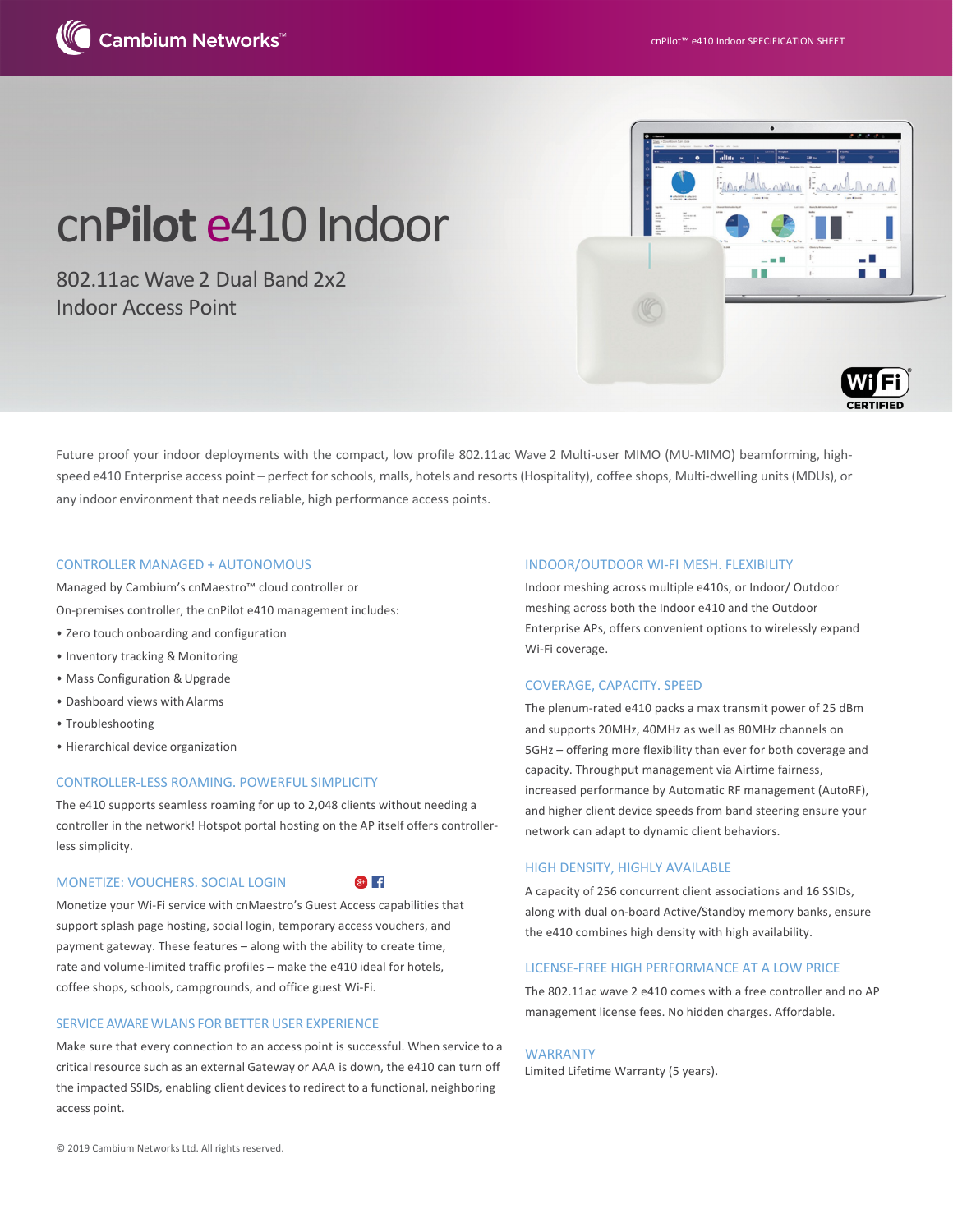# SPECIFICATIONS

| <b>Access Point Specifications</b>               |                                                                                                                                                                            |                                                                                                                                                                                       |                                                                                                                                                               |
|--------------------------------------------------|----------------------------------------------------------------------------------------------------------------------------------------------------------------------------|---------------------------------------------------------------------------------------------------------------------------------------------------------------------------------------|---------------------------------------------------------------------------------------------------------------------------------------------------------------|
| <b>Standards</b>                                 | IEEE 802.11a/b/g/n/ac Wave2<br>IEEE 802.11d/e/h/i/k/r/u/v/w<br>Modulation: BPSK, QPSK, CCK, 16/64/256-QAM<br>Radio modes: DSSS, OFDM                                       | <b>Frequency Bands</b><br>(Country-specific limits apply,<br>some bands require DFS. DFS<br>bands operation subject to<br>regulatory approval. Check<br>SW release notes for details) | 2.400 to 2.2484 GHz<br>5.150 to 5.250 GHz<br>5.250 to 5.350 GHz<br>5.470 to 5.725 GHz<br>5.725 to 5.850 GHz                                                   |
| MIMO, Streams                                    | 2x2:2 MU-MIMO                                                                                                                                                              | <b>Power Supply</b>                                                                                                                                                                   | 802.3af PoE Injector, or PoE switch powered                                                                                                                   |
| <b>Beamforming</b>                               | Supported                                                                                                                                                                  | <b>Dimensions</b>                                                                                                                                                                     | 17.0 x 17.0 x 4.1 cm (6.7 x 6.7 x 1.61 lnch)                                                                                                                  |
| <b>Channel Width</b>                             | 20MHz, 40MHz, 80MHz                                                                                                                                                        | Weight                                                                                                                                                                                | 384 g (0.86 lb)                                                                                                                                               |
| <b>Concurrent Clients</b>                        | 256                                                                                                                                                                        | <b>Operating Temperature</b>                                                                                                                                                          | 0°C to +50°C (+32°F to +122°F)                                                                                                                                |
| <b>SSIDs</b>                                     | 16 SSIDs across 2 radios                                                                                                                                                   | <b>Operating Humidity</b>                                                                                                                                                             | 10% to 95% non-condensing                                                                                                                                     |
| <b>Transmit Power</b>                            | 2.4GHz: 24dBm<br>5GHz : 25dBm                                                                                                                                              | <b>Power Consumed</b>                                                                                                                                                                 | 13W (max)                                                                                                                                                     |
| (conducted total)                                |                                                                                                                                                                            |                                                                                                                                                                                       |                                                                                                                                                               |
| Antenna Gain                                     | 2.4GHz: 5.25dBi 5GHz: 5.5dBi                                                                                                                                               | LED                                                                                                                                                                                   | Tri-color software controlled LED                                                                                                                             |
| Max Data Rate                                    | 2.4GHz: 400Mbps 5GHz: 867Mbps                                                                                                                                              | <b>Secure Mounting</b>                                                                                                                                                                | Kensington Key Slot                                                                                                                                           |
| Antenna                                          | Dual linear-polarized, Omnidirectional, integrated                                                                                                                         | <b>MTBF</b>                                                                                                                                                                           | 1,507,537 hrs at 50°C, 4,431,480 hrs at 25°C                                                                                                                  |
| <b>Ethernet Ports</b>                            | One auto-sensing Auto MDIX Gigabit Ethernet<br>(10/100/1000 Mbps) RJ45 port                                                                                                | <b>Reset Button</b>                                                                                                                                                                   | Supported                                                                                                                                                     |
| <b>Radio Features</b>                            | Maximum ratio combining (MRC)                                                                                                                                              | <b>Certifications</b>                                                                                                                                                                 | FCC, CE, IC, UL,                                                                                                                                              |
|                                                  | Cyclic delay/shift diversity (CDD/CSD)                                                                                                                                     |                                                                                                                                                                                       | EN60601-1-2 (Medical EMC),                                                                                                                                    |
|                                                  | Space-time blocking coding (STBC)                                                                                                                                          |                                                                                                                                                                                       | UL2043 Plenum                                                                                                                                                 |
|                                                  | Low-density parity check (LDPC)<br>Packet Aggregation: A-MPDU, A-MSDU                                                                                                      |                                                                                                                                                                                       | WEEE/RoHS compliance                                                                                                                                          |
| Wi-Fi Alliance                                   | Wi-Fi certified a/b/g/n/ac<br>WPA2 - Enterprise, Personal<br>WMM, Passpoint                                                                                                | <b>Mounting Options</b>                                                                                                                                                               | Wall and Ceiling mount bracket. Desktop option.<br>T-Bar bracket supporting: 14mm, 24mm, 38mm.                                                                |
| <b>Wi-Fi Features</b><br><b>Management Modes</b> | cnMaestro cloud managed                                                                                                                                                    | <b>Wireless Security</b>                                                                                                                                                              | WPA-TKIP, WPA2-AES, 802.11i                                                                                                                                   |
|                                                  | cnMaestro on-premises VM controller managed                                                                                                                                |                                                                                                                                                                                       | WPA-PSK, WPA2-PSK, WPA2-Enterprise                                                                                                                            |
|                                                  | Autopilot (AP as controller for up to 32 AP network)<br>Standalone with AP GUI (http/https), CLI (telnet/ssh)                                                              |                                                                                                                                                                                       | 802.1x Authentication with various EAP types<br>(EAP-TLS, EAP-TTLS/MSCHAPv2, PEAPv0/EAP-<br>MSCHAPv2, PEAPv1/EAP-GTC, EAP-SIM, EAP-AKA,<br>EAP-AKA', EAP-FAST |
|                                                  |                                                                                                                                                                            |                                                                                                                                                                                       | Protected Management Frames (802.11w)                                                                                                                         |
| <b>RF Management</b>                             | AutoRF automatically manages channel and power                                                                                                                             | <b>Dynamic SSID Service</b>                                                                                                                                                           | by time/date, by monitored host.                                                                                                                              |
| <b>Guest Access Captive</b><br>Portal            | cnMaestro Controller Portal<br>Integrates with 3rd party Guest Access Portals<br>Built-in Portal on AP<br>LDAP & RADIUS authentication<br>Walled Garden with DNS whitelist | <b>MAC Authentication</b>                                                                                                                                                             | On-AP MAC filtering list.<br>On-Controller MAC filtering list.<br>RADIUS MAC Authentication.<br>MAC Authentication fallback to Captive Portal                 |
| <b>Rate Limiting</b>                             | Per-client, Per-WLAN static and dynamic rate limiting                                                                                                                      | Firewall                                                                                                                                                                              | Layer-2, Layer-3 and DNS ACL. DoS Protection.                                                                                                                 |
| <b>Client Isolation</b>                          | On AP, Network-wide.                                                                                                                                                       | 3G/4G/LTE Offload                                                                                                                                                                     | Passpoint (Hotspot 2.0)                                                                                                                                       |
| <b>Fast Roaming</b>                              | 802.11r, Opportunistic Key Caching, Enhanced Roaming                                                                                                                       | <b>DHCP Relay</b>                                                                                                                                                                     | Supported, with Option-82 customization                                                                                                                       |
| <b>Airtime Management</b>                        | Airtime Fairness, Band Steering, Band Balancing                                                                                                                            | <b>External NMS Monitoring</b>                                                                                                                                                        | SNMP v1, v2c, v3                                                                                                                                              |
| <b>AAA Support</b>                               | RADIUS Authentication, Accounting, Dynamic<br>Authorization (CoA, DM). Server failover, load-balancing                                                                     | <b>Client APIs</b>                                                                                                                                                                    | Client Presence/Location API<br>DNS, NAT and TCP Connecting Logging                                                                                           |
| QoS                                              | 802.11e/WMM QoS. DSCP/ToS mapping.                                                                                                                                         | <b>Time Synchronization</b>                                                                                                                                                           | Auto (from controller), NTP                                                                                                                                   |
| <b>Ethernet (L2) Services</b>                    | 802.1p/802.q, RADIUS assigned VLAN, VLAN per SSID,<br>VLAN pooling. LLDP. IGMP Snooping (V1/v2/v3)                                                                         | <b>Troubleshooting Tools</b>                                                                                                                                                          | Packet Capture, Spectrum Analyzer, DNS check,<br>Ping, Traceroute, Syslog, Speedtest.                                                                         |
| Mesh                                             | WDS Mesh with Single and Multiple radio hops.                                                                                                                              | <b>Traffic Tunnels</b>                                                                                                                                                                | L2TP, L2oGRE, PPPoE                                                                                                                                           |
| <b>Network Services</b>                          | NAT, DHCP Server                                                                                                                                                           |                                                                                                                                                                                       |                                                                                                                                                               |
|                                                  | cnMaestro Controller and Network Manager                                                                                                                                   |                                                                                                                                                                                       |                                                                                                                                                               |
| <b>Flexible Installation</b>                     | Cloud, Virtual Machine both supported.                                                                                                                                     | <b>Integrated Guest Portal</b>                                                                                                                                                        | Customizable Splash Pages                                                                                                                                     |
| <b>Network Mgmt</b>                              | Centralized Configuration, Statistics, Events, Firmware                                                                                                                    |                                                                                                                                                                                       | SMS OTP Authentication                                                                                                                                        |
| <b>Hierarchical Views</b>                        | Network topology mapped to sites and floors                                                                                                                                |                                                                                                                                                                                       | Payment Gateways Support                                                                                                                                      |
| <b>Floor Plans</b>                               | Upload custom floor plans and map APs                                                                                                                                      |                                                                                                                                                                                       | Voucher based authentication                                                                                                                                  |
| <b>RESTful APIs</b>                              | Interface with external systems                                                                                                                                            |                                                                                                                                                                                       | Social Login                                                                                                                                                  |